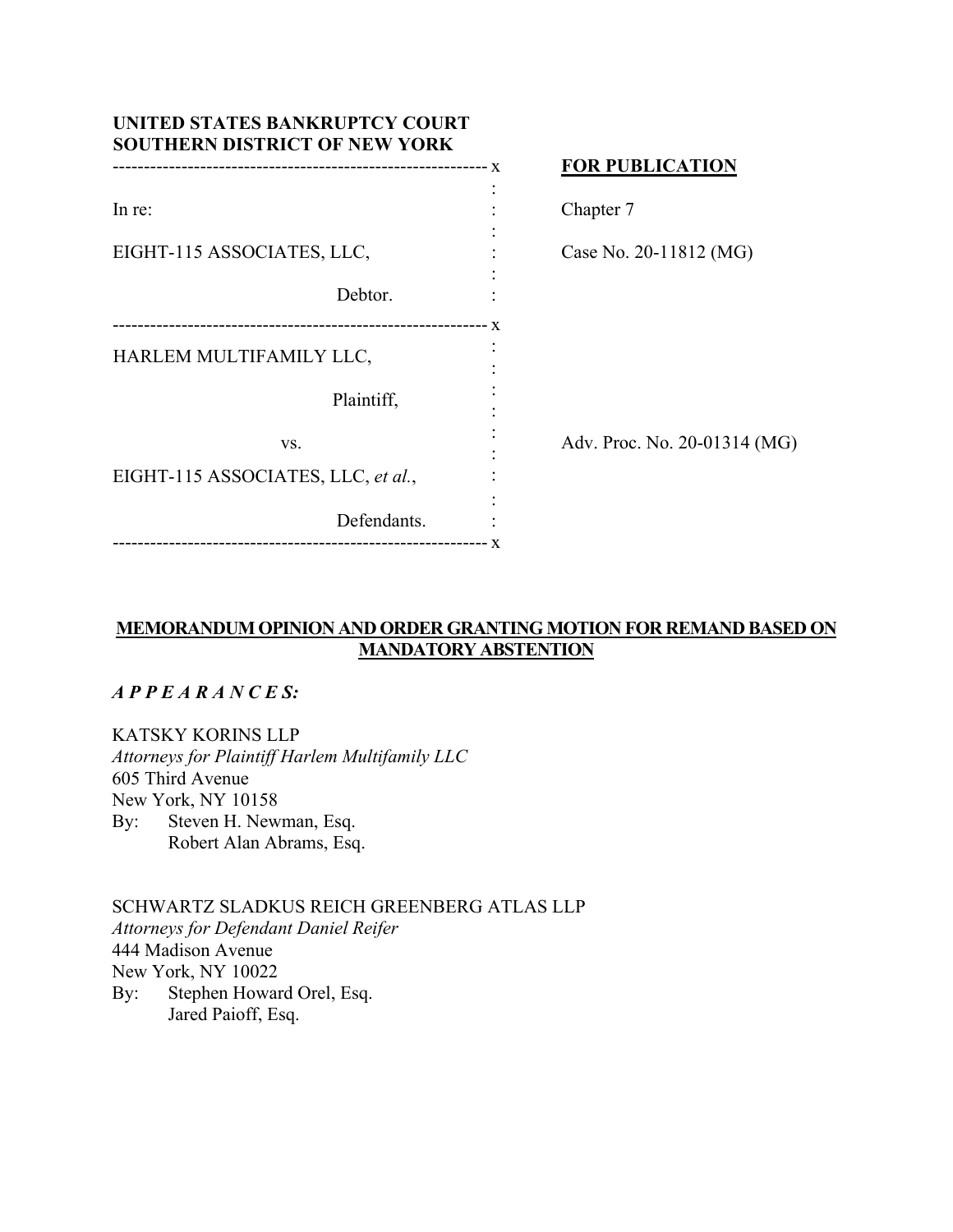KLESTADT WINTERS JURELLER SOUTHARD & STEVENS, LLP *Attorney for Yann Geron, Chapter 7 Trustee* 200 West 41st Street, 17th Floor New York, NY 10036 By: Kathleen M. Aiello, Esq.

## **MARTIN GLENN UNITED STATES BANKRUPTCY JUDGE**

This adversary proceeding arises from multiple alleged events of default under certain loans issued to Defendant Eight-115 Associates, LLC (the "Debtor"). Plaintiff Harlem Multifamily LLC (the "Lender") commenced a foreclosure proceeding against the Debtor and Defendant Daniel Reifer ("Reifer" or the "Guarantor"), as guarantor of the Debtor's obligations under the Loan Documents (defined below), by filing a summons and complaint in the New York Supreme Court, County of New York. After the bankruptcy case was filed, the Lender removed the foreclosure proceeding to the United States District Court for the Southern District of New York (the "District Court"), and upon removal, the District Court referred the proceeding to this Court pursuant to 28 U.S.C. § 157(a). Pursuant to a settlement between the Chapter 7 Trustee and the Lender (described below), the Debtor's real property is being marketed and will be sold in a section 363 sale rather than through foreclosure. The Lender's guaranty claim against Reifer to recover any deficiency after the property is sold, as to which only the Lender and Reifer are parties, remains to be adjudicated. The settlement also provides that the estate will share in any recovery on the Lender's claims against Reifer. The issue addressed in this Opinion is whether that litigation between the Lender and Reifer should take place in state court or in the bankruptcy court.

Reifer has moved for abstention and remand of the Lender's claim against Reifer as guarantor (the "Guaranty Claim") to the New York Supreme Court pursuant to 28 U.S.C. §§

2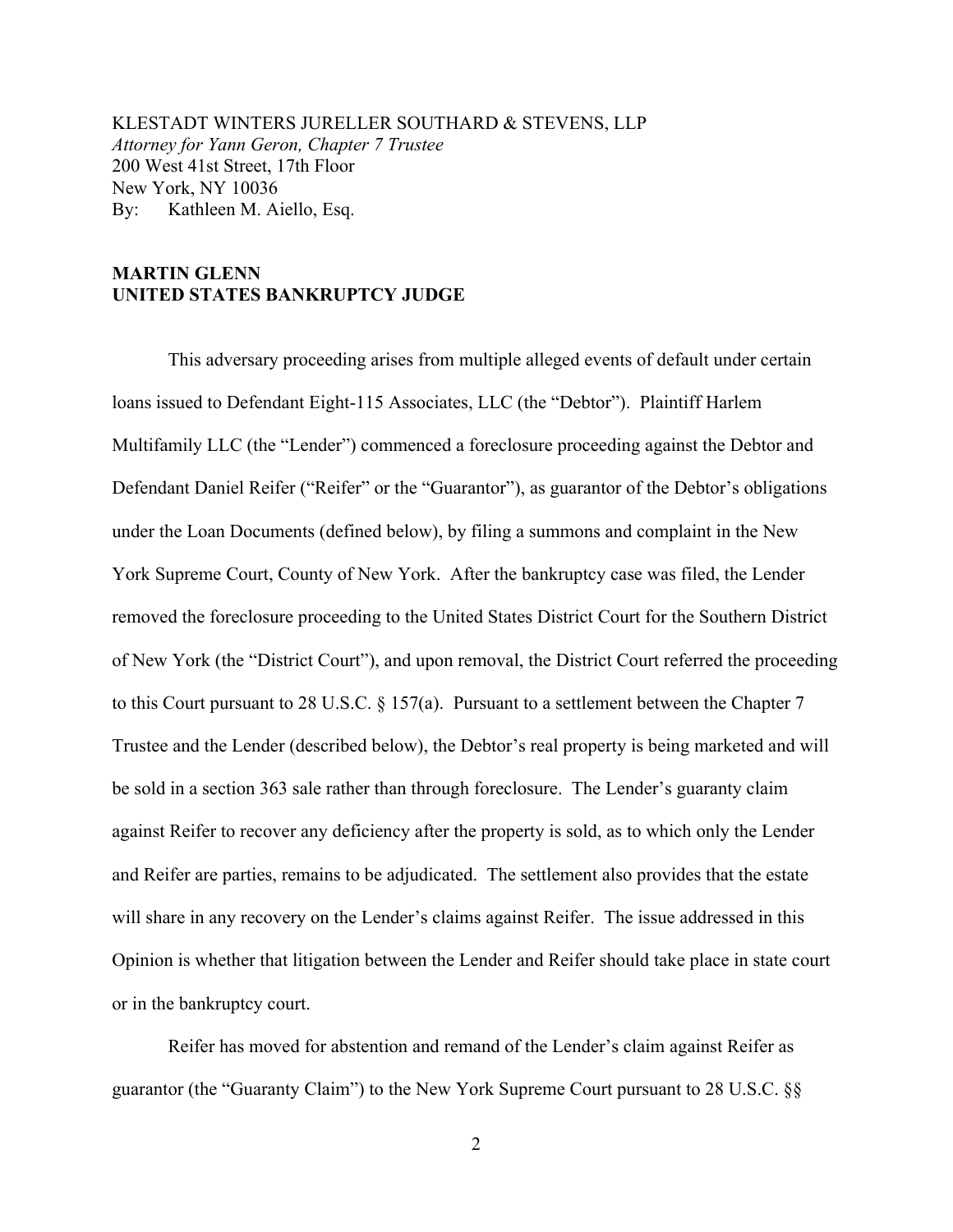$1452(b)$ ,  $1334(c)(2)$  and  $1334(c)(1)$  and Federal Rule of Bankruptcy Procedure 9027(d).

("Motion," ECF Doc.  $\# 8{\text -}1.$ )<sup>1</sup> The Lender filed its opposition to the Motion. ("Opposition," ECF Doc. # 11.) Reifer filed his reply to the Opposition. ("Reply," ECF Doc. # 15.) On March 2, 2021, this Court held a hearing on the Motion (the "Hearing") and took the matter under submission. For the reasons that follow, the Court **GRANTS** the Motion only as to the Guaranty Claim and **DENIES** the Motion as to the rest of the adversary proceeding.

## **I. BACKGROUND**

The background discussion is derived from the amended complaint, dated March 12,

2020, initially filed in the New York Supreme Court (the "Complaint," Motion, Ex. 1) and

documents filed in this Court as part of the bankruptcy case.

## **A. The Debtor's Real Property**

The Debtor is the fee owner of the following parcels of real property:

(i) 264 West 115th Street, New York, New York 10026 (Section 7, Block 1830, Lot 53) (10 Units); (ii) 276 West 115th Street, New York, New York 10026 (Section 7, Block 1830, Lot 59) (8 Units); (iii) 278 West 115th Street, New York, New York 10026 (Section 7, Block 1830, Lot 60) (10 units) (iv) 2120 Frederick Douglass Boulevard, a/k/a 2120B Fredrick Douglass Boulevard, a/k/a 2120 8th Avenue, a/k/a 2120B 8th Avenue, New York, New York 10026 (Section 7, Block 1830, Lot 64) (9 Units); (v) 2122 Frederick Douglass Boulevard, a/k/a 2122 8th Avenue, New York, New York 10026 (Section 7, Block 1830, Lot 163) (9 Units); and (vi) 2124 Frederick Douglass Boulevard, a/k/a 2124 8th Avenue, New York, New York 10026 (Section 7, Block 1830, Lot 63) (9 Units); (collectively, the "**Real Property**")

<sup>1</sup> "ECF" refers to the docket in this adversary proceeding, and "ECF Main Case" refers to the docket in the bankruptcy case, Case No. 20-11812 (MG).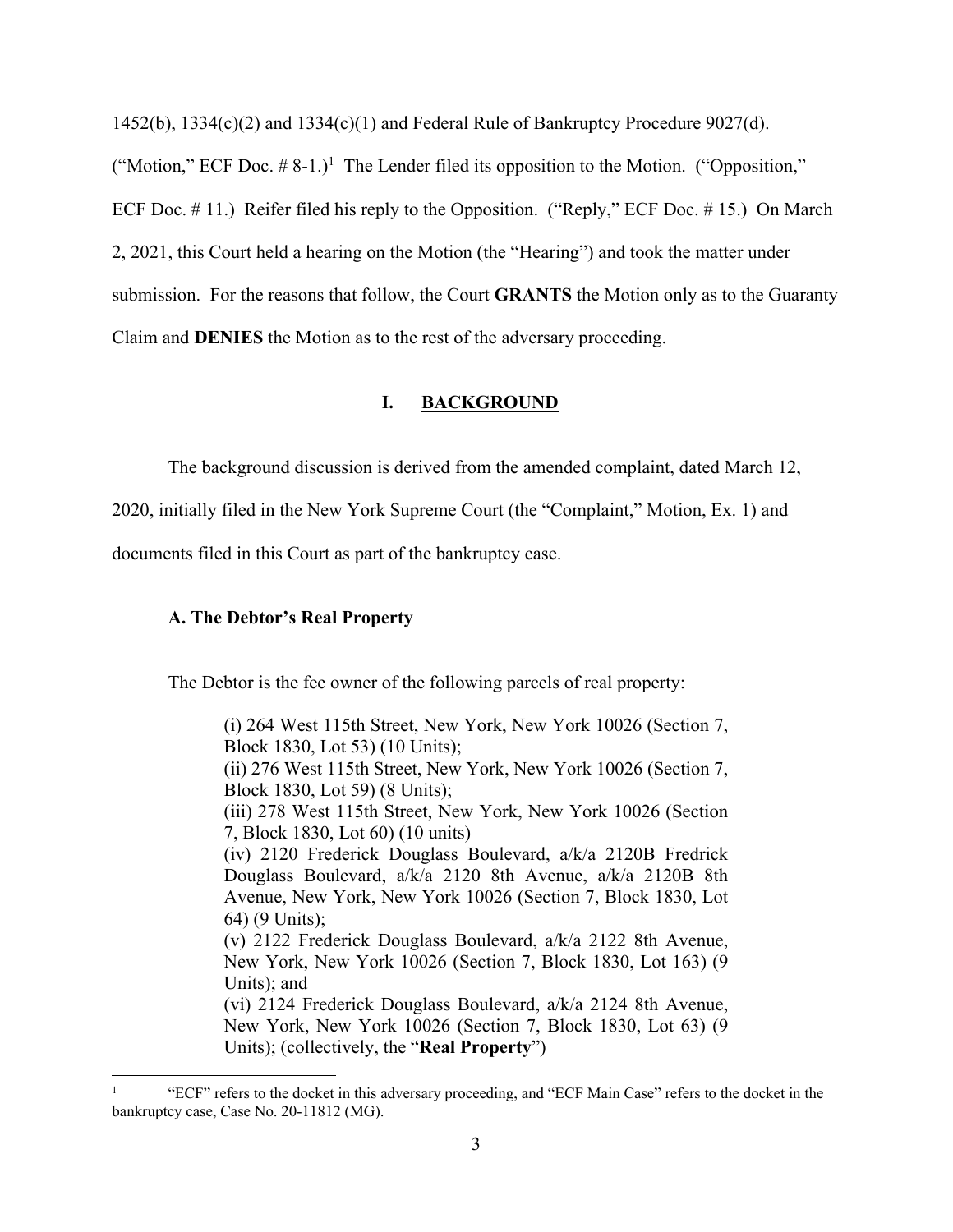("Stipulation," Opposition, Ex. 1 ¶ II.A.) The real property is currently occupied by tenants under individual leases. (*Id.* ¶ II.B.)

#### **B. The Loan Documents**

In the Complaint, the "Loan Documents" are defined as consisting of the notes, mortgages, guaranties, loan violations affidavits and all other documents executed in connection with Signature Bank's first loan of \$5,775,000 and second loan of \$1,150,000 to the Debtor (collectively, the "Loans"). (Complaint ¶¶ 22, 31, 87, 89, 98.) Signature Bank assigned the Loan Documents to the Lender in December 2019. (*Id.* ¶¶ 32, 99.) Based upon certain alleged defaults, the Lender sought to foreclose on the property subject to the mortgages and collect full payment under the Loan Documents. (*Id.* ¶ 1.) Section 2.1.2 of the first and second mortgages, entitled "Events of Default-Automatic Acceleration," provides "[t]he Debt shall forthwith and automatically become due" upon the occurrence of an "Event of Default." (*Id.* ¶¶ 37, 104.) Section 2.2 of the first and second mortgages provides that "[u]pon the occurrence of any Event of Default, the Mortgagee may . . . declare the entire unpaid Debt to be immediately due and payable[.]" (*Id.* ¶¶ 38, 106.)

The third cause of action in the Complaint asserts the Guaranty Claim based on Reifer's Limited Guaranty dated November 25, 2014 (the "First Loan Guaranty," Opposition, Ex. 6) and Reifer's Limited Guaranty dated November 4, 2016 (the "Second Loan Guaranty," Opposition, Ex. 7, and together with the First Loan Guaranty, the "Limited Guaranties"). The Guaranty Claim seeks payment from Reifer to the extent that the Sale Proceeds of the Real Property are not sufficient to indefeasibly pay Lender's claim under the Loan Documents in full. (Complaint  $\P\P$  18, 137–139.)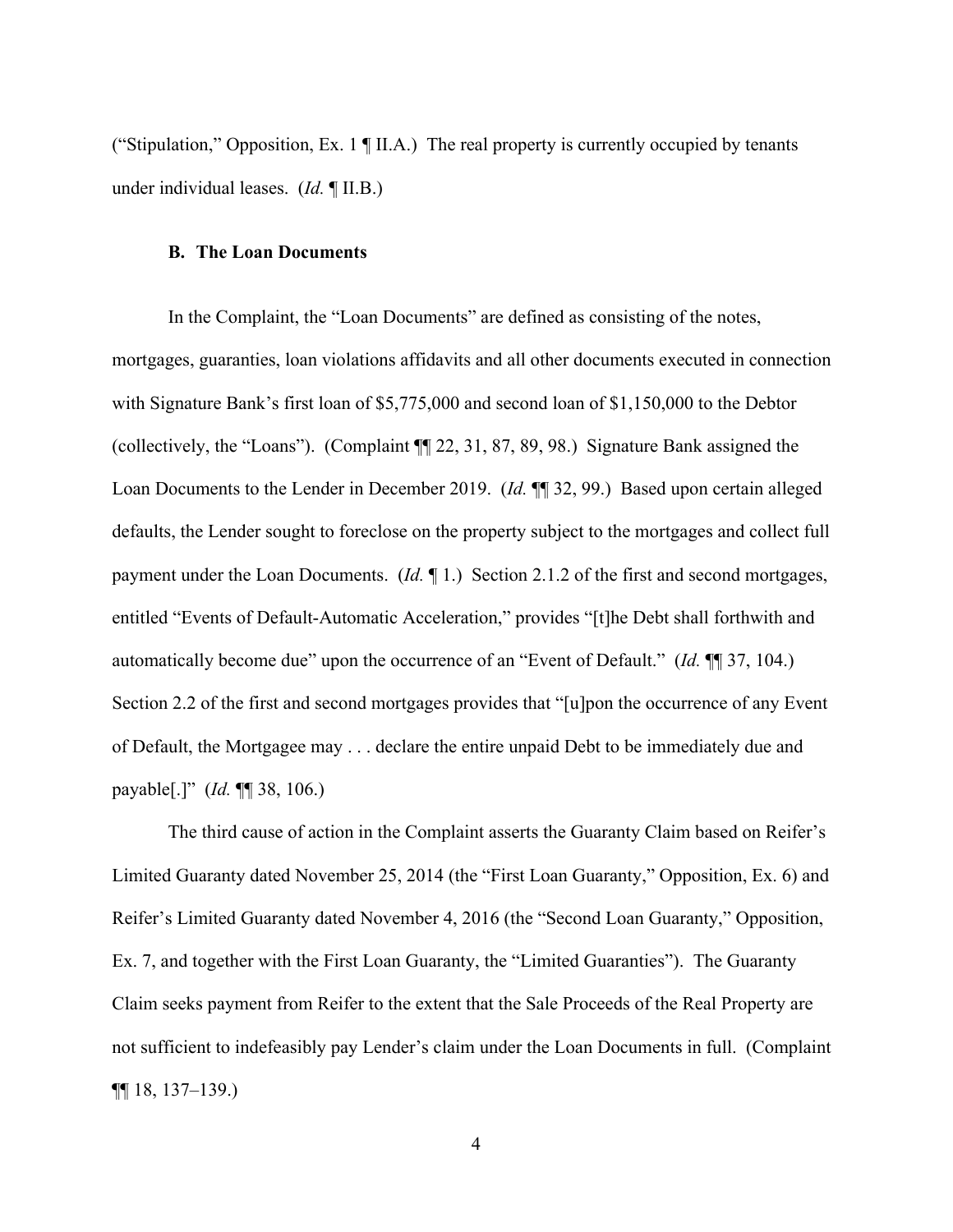Section 1.1 of each of the Limited Guaranties provides: "Guarantor hereby irrevocably and unconditionally guarantees to Lender and its successors and assigns the payment and performance of the Guaranteed Obligations as and when the same shall be due and payable, whether by lapse of time, by acceleration of maturity or otherwise. Guarantor hereby irrevocably and unconditionally covenants and agrees that it is liable for the Guaranteed Obligations as a primary obligor." (Limited Guaranties § 1.1.) Section 1.2 of each of the Limited Guaranties defines "Guaranteed Obligations" to mean, among other things, "all obligations or liabilities of Borrower to Lender under the Note, Mortgage and all other Loan Documents in the event the Mortgaged Property (as defined in the Mortgage), or any part thereof becomes part of a bankruptcy debtor's estate pursuant to any chapter of the U.S. Bankruptcy Code, 11 U.S.C. § 101, *et seq.*, as it may be amended due to the Borrower's filing for bankruptcy[.]" (Limited Guaranties § 1.2.)

Section 1.11 of the Limited Guaranties, titled "Waiver of Defenses," provides: "Guarantor hereby waives all defenses (other than payment) in the enforcement of this Guaranty, including the defense of the election of remedies." (Limited Guaranties § 1.11.)

#### **C. The Bankruptcy**

On August 6, 2020 (the "Petition Date"), the Debtor filed a voluntary petition for relief under Chapter 7 of the Bankruptcy Code. (ECF Main Case # 1.) On August 7, 2020, Yann Geron (the "Trustee") was appointed interim trustee of the Debtor's estate and thereafter qualified and is serving as permanent trustee. (Opposition ¶ 16.)

5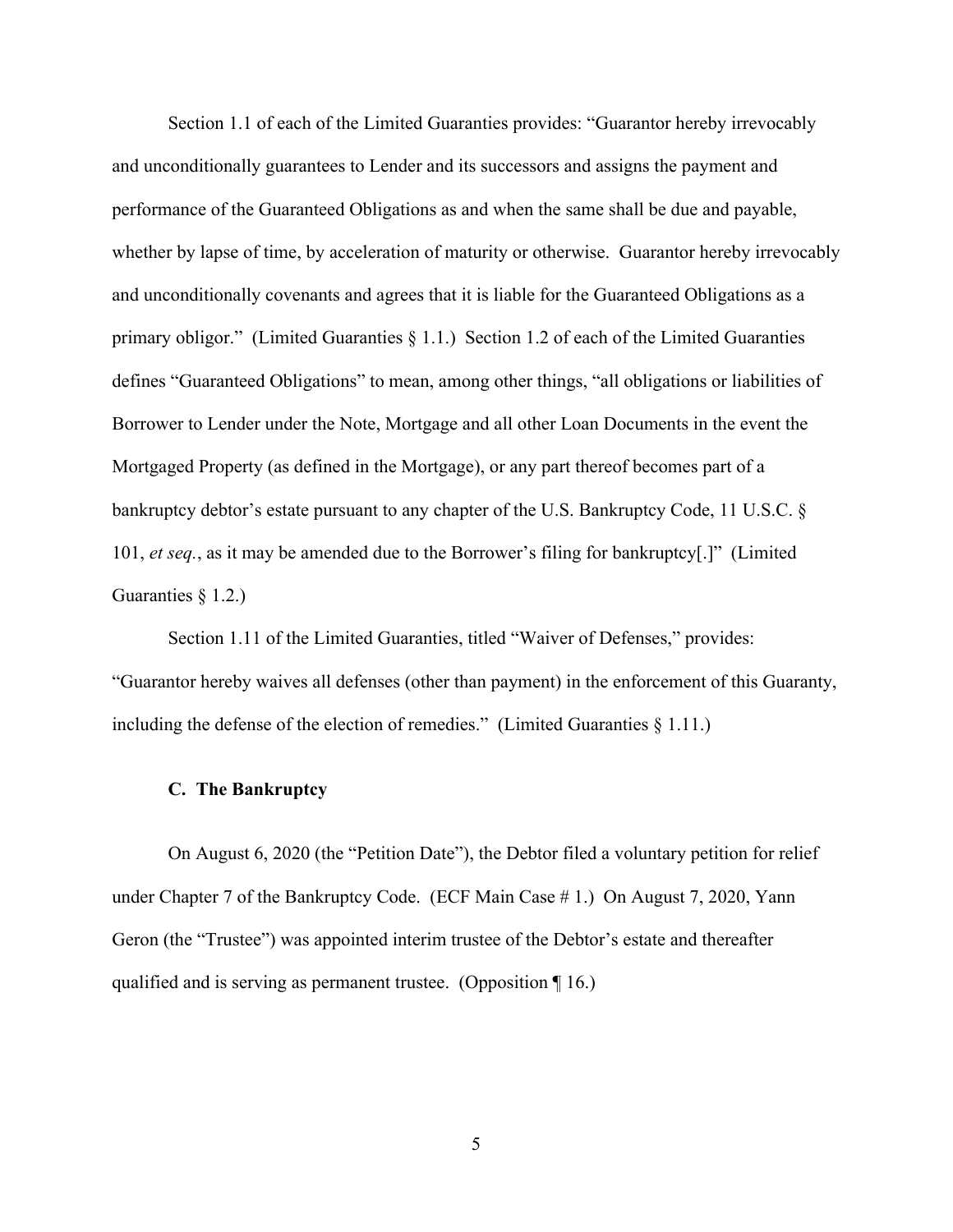On November 3, 2020, the Lender timely filed, among other things, a notice of removal in the District Court ("Notice of Removal," ECF Doc.  $# 1-2$  to  $1-4$ ), and upon removal, the District Court referred the foreclosure proceeding to this Court pursuant to the Standing Order of Reference dated January 31, 2012 (ECF Doc. # 1-6).

On November 4, 2020, the Trustee filed a motion seeking approval of a stipulation between the Trustee and the Lender pursuant to sections 105, 361, 362, 363, 364, 502, 506 and 507 of the Bankruptcy Code, and Bankruptcy Rules 4001(a)(1) and (d), and 9019: (i) fixing the Lender's claim amount as well as the extent, validity and priority of its liens; (ii) establishing a mechanism for the disposition of estate property and the Lender's collateral; (iii) providing for a carve-out of the Lender's liens; (iv) establishing a sharing arrangement with respect to proceeds of certain claims against third parties; and (v) providing for related relief. ("9019 Motion," ECF Main Case Doc. # 25 ¶ 44.) Reifer filed an objection to the Motion. ("Reifer's Objection," ECF Main Case Doc. # 31.) The Trustee filed a reply to Reifer's Objection. ("Trustee's Reply," ECF Main Case Doc. # 38.) The Lender also filed a statement responding to Reifer's Objection. ("Lender's Statement," ECF Main Case Doc. # 39.) The Complaint originally contained claims against the City of New York (the "City"), including its Environmental Control Board. The City also asserted an objection at the November 30, 2020 hearing (the "November 30 Hearing"), but those claims were resolved in a revised draft stipulation submitted to the Court on December 1, 2020, the day after the November 30 Hearing. (*See id.* ¶ 22(a), (b).) On January 20, 2021, the Court "So-Ordered" the Stipulation, which provides in relevant part:

<sup>2</sup> The Lender contends that the Notice of Removal sets forth the sale of the Real Property and the fixing of the Deficiency Claims as "inextricably intertwined" and "core matters" under 28 U.S.C 157(b)(2)(A), (B), (K), (M), (N), and (O). (Opposition ¶ 34.) The Court need not decide the merits of this argument because Reifer only seeks to remand the Guaranty Claim to state court.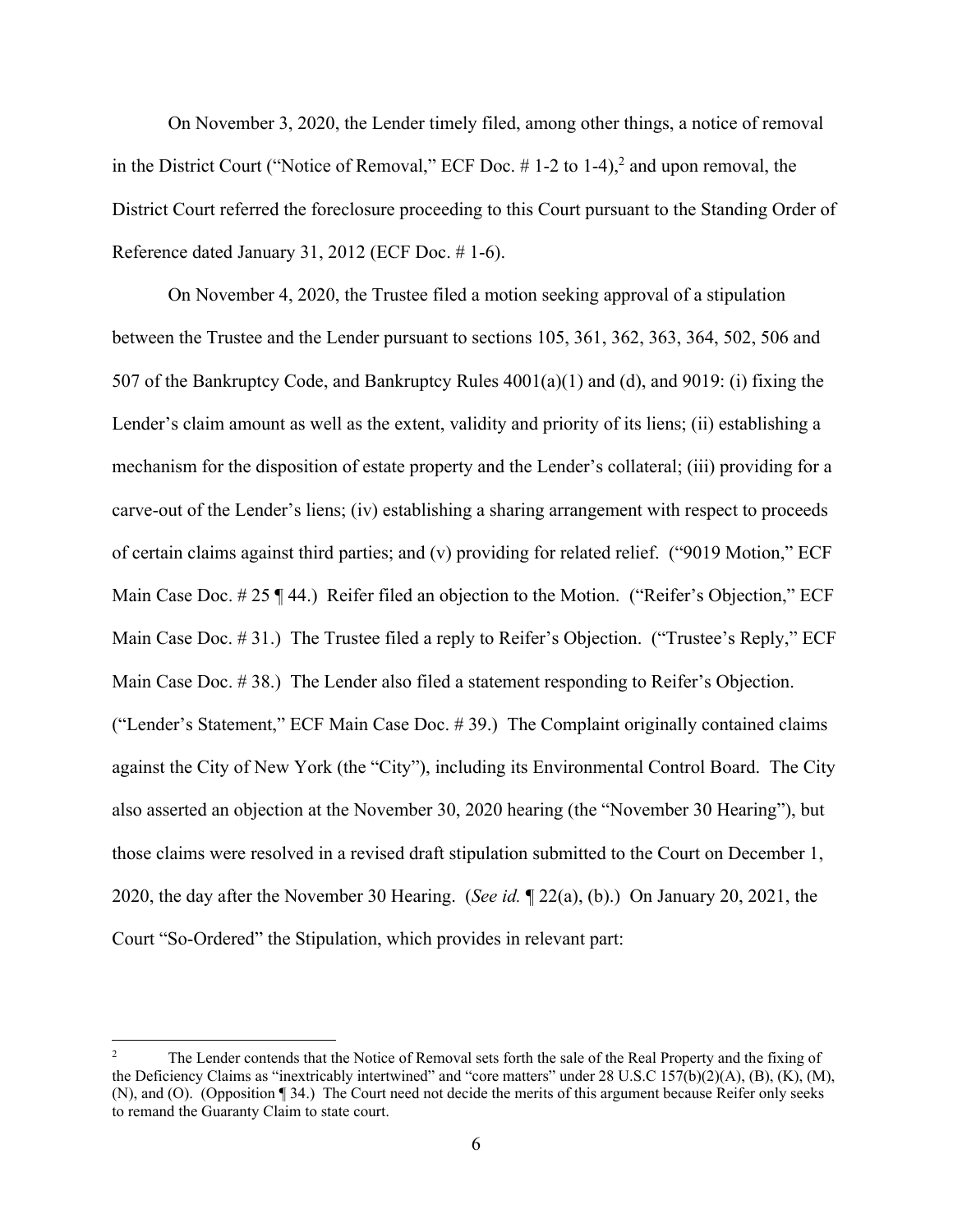### 3. **Allowance of The Lender's Claims and Liens**.

#### . . . .

(b) The Lender's claim under the Loan Documents is hereby permanently settled, fixed, liquidated and allowed in the sum of \$11,000,000.00, as of August 31, 2020, plus all interest at the Default Rate accruing on and after September 1, 2020, plus any and all additional amounts (collectively, the "**Claim Additions**") for fees, costs, expenses (including, without limitation, attorneys' fees and expenses), protective advances (including any "**Lender Advances**", as defined below) incurred or accruing on or after September 1, 2020, or chargeable after September 1, 2020 with respect thereto (such aggregate amount is hereinafter referred to as the "**Allowed Claim**") . . . .

(c) The Allowed Claim hereby forever constitutes an allowed, legal, valid, binding, enforceable and non-avoidable claim and obligation of the Debtor and the Debtor's estate, and is not subject to any offset, setoff, defense, counterclaim, recoupment, deduction, avoidance, recharacterization, or subordination pursuant to the Bankruptcy Code or any other applicable law. Neither the Debtor, the Debtor's estate nor the Trustee possesses or will assert any claim, counterclaim, setoff or defense of any kind, nature, or description which would in any way affect the validity, amount, enforceability, and non-avoidability of any part of the Allowed Claim. Nothing in this Stipulation shall in any way whatsoever limit or reduce any obligations of the Guarantor concerning or with respect to the Loan Documents or the Lender's Allowed Claim, including without limitation, for any interest accruing under the Loan Documents after the Petition Date. The Lender expressly reserves any and all rights to pursue any claims against any third parties, including without limitation any guarantor of the Loans. Any compromise in the amount of the Lender's claim pursuant to this Stipulation is not intended to, and shall not, inure to the benefit of any guarantor of the Loans.

(d) . . . . The Trustee, the Debtor, and the Estate will not assert any claim, counterclaim, setoff, or defense of any kind, nature or description which would in any way affect the validity, amount, enforceability and non-avoidability of any part of the Allowed Claim or any of the Lender's claims, liens, mortgages, or security interests in any of the Pre-Petition Collateral. . . . .

## 16. **Payment of The Lender's Allowed Claim and Lender's Deficiency Claim**. (a) . . . .

(b) In the event that the Sale Proceeds from all Sales of Real Property are not sufficient to pay the Lender's Allowed Claim in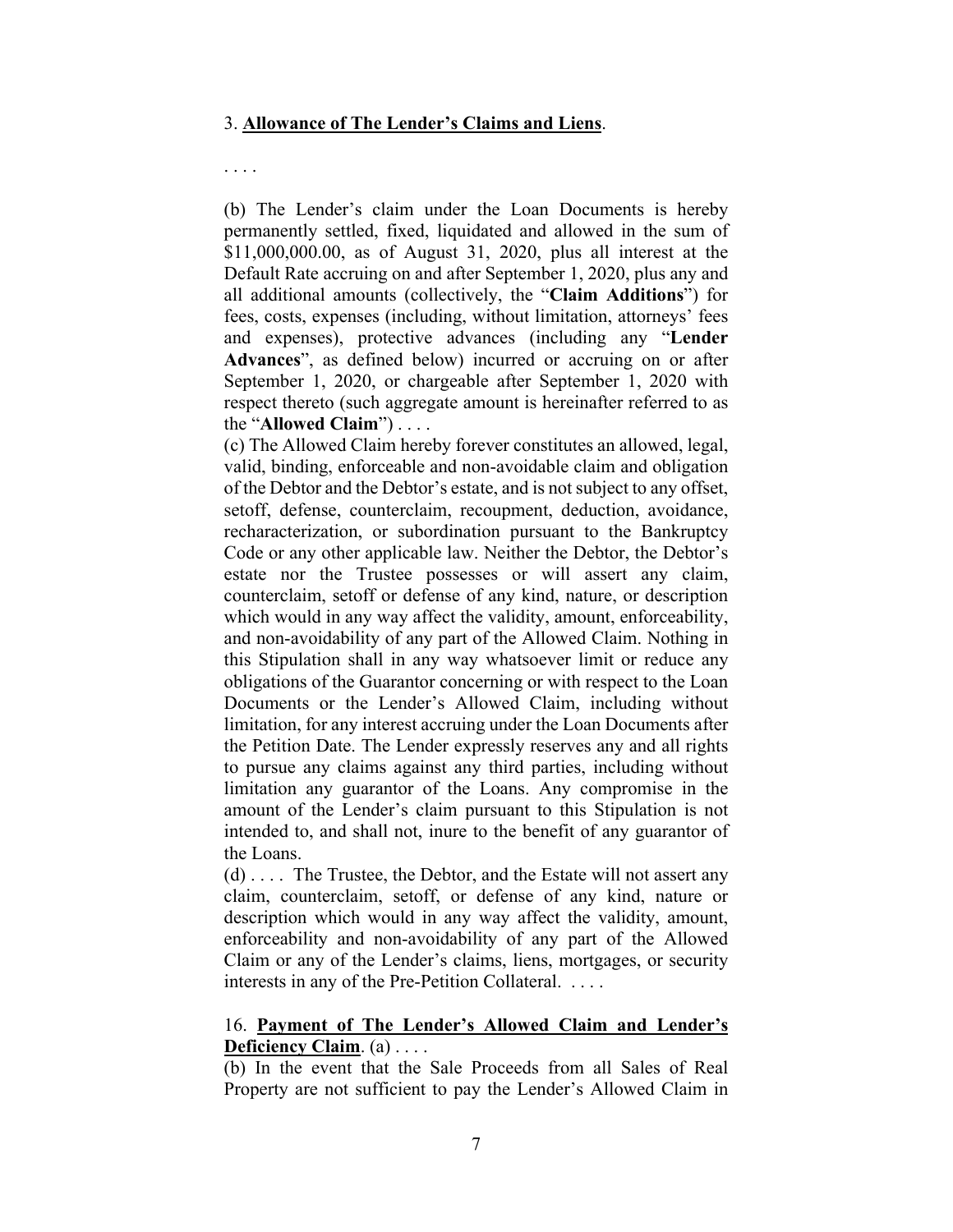full, then the Lender shall automatically have a deficiency claim (the "**Deficiency Claim**") under the Loan Documents in the amount equal to the sum of:

> (i) the amount of the Lender's Allowed Claim on the date of the Lender's receipt of the Lender Payment; **PLUS**

(ii) any Claim Additions; **PLUS**

(iii) any amount of Sale Proceeds required to be paid to NYC under Paragraph 22 below; **PLUS**

(iv) the amount of the Lender Bid Cash Component, if the Lender (or its assignee or designee) is the purchaser of the Real Property and such amount was paid to the Trustee; **LESS**

(v) the amount of the Lender Payment; **LESS** (but, if and only if the Lender or its assignee or designee is the purchaser of the Real Property and made a Lender Credit Bid)

(vi)(A) if the Lender Bid Cash Component was paid to the Trustee, the amount of the Resulting Credit Bid, or (B) if no Lender Bid Cash Component was paid to the Trustee, the amount of the actual Lender Credit Bid.

The Deficiency Claim shall be an allowed claim.

. . . .

18. **Sharing of Proceeds of Claims Against Daniel Reifer.** (a) Stanley Reifer has identified a number of potential avoidance and other claims against Daniel Reifer. To the extent that the Trustee pursues those claims, or any other claims owned by the Debtor or the Estate against Daniel Reifer, the DRR Trust, RMC Equities and/or any other affiliate, relative, successor, transferee or assignee of any of the foregoing (all of the foregoing being collectively the "**Daniel Reifer Related Persons**") then the Lender shall be entitled to eighty (80%) percent of the net proceeds of the recovery on those claims after payment of all reasonable and allowed professional fees and expenses of the Trustee and Trustee commissions, in each case directly associated with the recovery on those claims against the Daniel Reifer Related Persons, up to the amount of the Deficiency Claim. The Trustee shall seek authority to make such payment to the Lender promptly after the Trustee's receipt of any recovery from any of the Daniel Reifer Related Persons. The Trustee shall be free to abandon or settle any of the estate's claims against the Daniel Reifer Related Persons without the consent of the Lender. (b) To the extent that the Lender pursues its Deficiency Claim against Daniel Reifer or any of the other Daniel Reifer Related Persons, then the Trustee shall be entitled to fifteen (15%) percent of the net proceeds of the recovery on those claims after payment of all fees and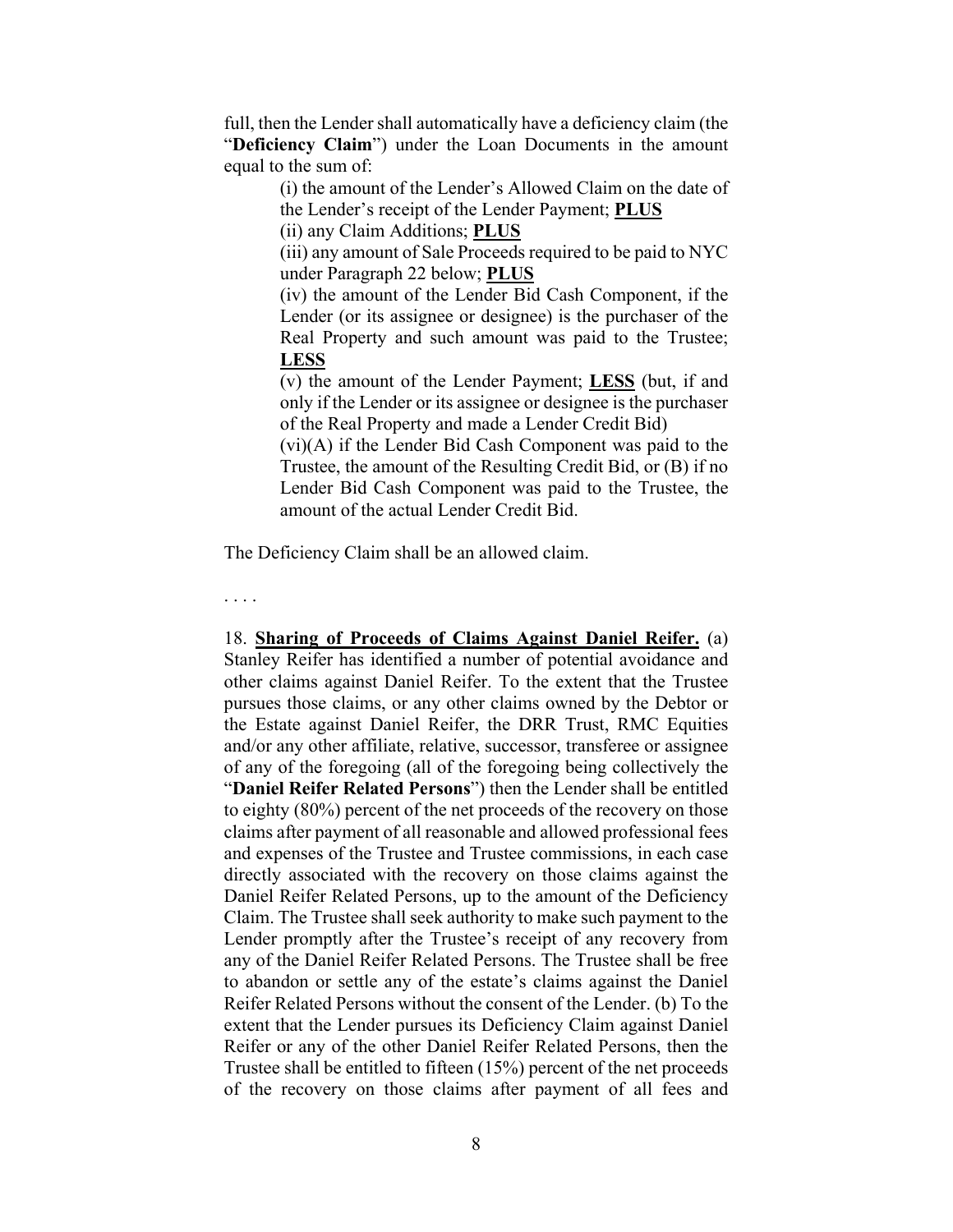expenses, including, without limitation, all attorneys' fees and expenses, of the Lender associated with the prosecution and/or recovery on such claims against Daniel Reifer or the other Daniel Reifer Related Persons. The Lender shall make such payment to the Trustee after such recovery has become indefeasible. The Lender shall be free to abandon or settle the Deficiency Claim without the consent of the Trustee.

. . . .

23. **Binding Terms.** The terms of this Stipulation shall be binding upon all parties in interest. The Lender's Allowed Claim shall constitute: (i) an allowed claim, not subject to subordination and otherwise unavoidable, for all purposes in this case, other than as specifically set forth herein, (ii) the prepetition liens of the Lender on or related to the Lender Collateral, which shall be deemed legal, valid, binding, perfected, not subject to defense, claim, counterclaim, re characterization, offset of any kind, subordination, and otherwise unavoidable, and (iii) associated prepetition liens, which shall not be subject to any other or further challenge by any party in interest seeking to exercise the rights of the Debtor's Estate against the Lender all of which have been forever waived and released.

(Stipulation §§ 3, 16–18, 23.)

The Stipulation provides that the Lender will automatically receive a Deficiency Claim under the Loan Documents if the Sale Proceeds from all Sales of Real Property are not sufficient to pay the Lender's Allowed Claim in full. The term "Deficiency Claim" is not defined in any of the Loan Documents. The Stipulation was signed only by the Trustee and the Lender. (*Id.* at 28– 29.) Due to the resolution of the Lender's claims against the Debtor and the City pursuant to the Stipulation, the only claim that remains unresolved in the Complaint is the Guaranty Claim against Reifer.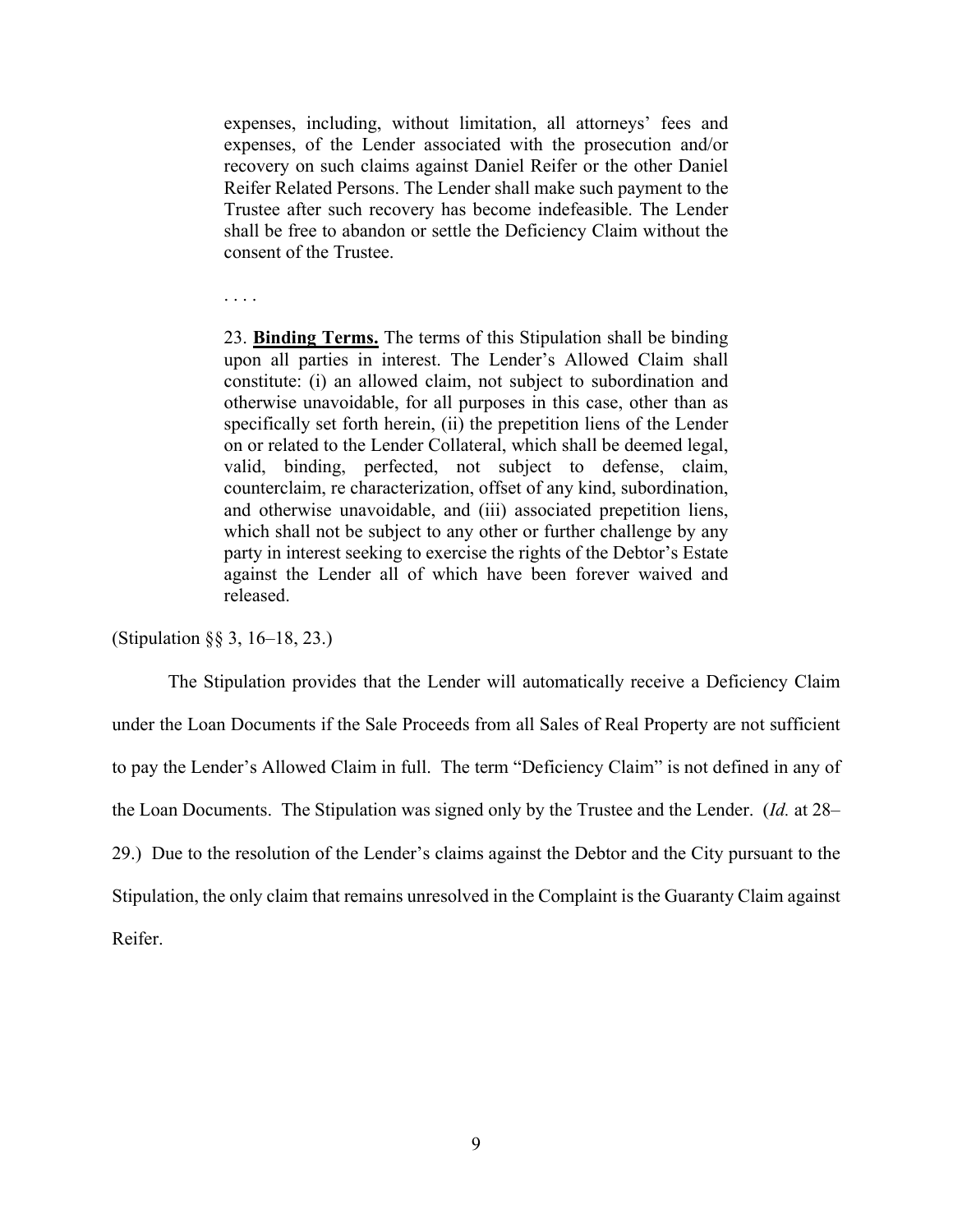### **D. Overruling Order**

On January 27, 2021, the Court entered the Order Overruling Reifer's Objection to the

Stipulation ("Overruling Order," Opposition, Ex. 2) stating, in relevant part:

and the Court having jurisdiction to consider the Lender Stipulation Motion, the Revised Stipulation and the relief requested therein accordance with 28 U.S.C. §§ 157 and 1334; and consideration of the Lender Stipulation Motion, the Revised Lender Stipulation and the relief requested therein being a core proceeding pursuant to 28 U.S.C. § 157(b); and venue being proper before this Court pursuant to 28 U.S.C. §§ 1408 and 1409 . . . .

(*Id.* at 2.)

### **E. Parties' Contentions**

In the Motion, Reifer argues (I) the Court must abstain from this case and/or from the Lender's claim against Reifer pursuant to 28 U.S.C. § 1334(c)(2); and (II) in the alternative, this Court should abstain under 28 U.S.C.  $\S$  1334(c)(1) in the interest of justice.

In support of its first argument, Reifer contends (A) the adversary proceeding was commenced in state court; (B) the adversary proceeding is governed by state law; (C) section 1334 provides the sole basis for federal jurisdiction; (D) the claims in the adversary proceeding are non-core; (E) the adversary proceeding can be timely adjudicated in state court upon remand; and (F) this motion has been made timely.

In the Opposition, the Lender argues (I) this Court has already determined that the matters set forth in the Stipulation are core proceedings and binding on all parties-in-interest; (II) Reifer waived any right he may have had to contest this Court's ability to enter final orders; (III) the purpose of Reifer's Motion is to interfere with the orderly liquidation of the estate, including the sale of the real property and a determination of the deficiency claim, as contemplated by the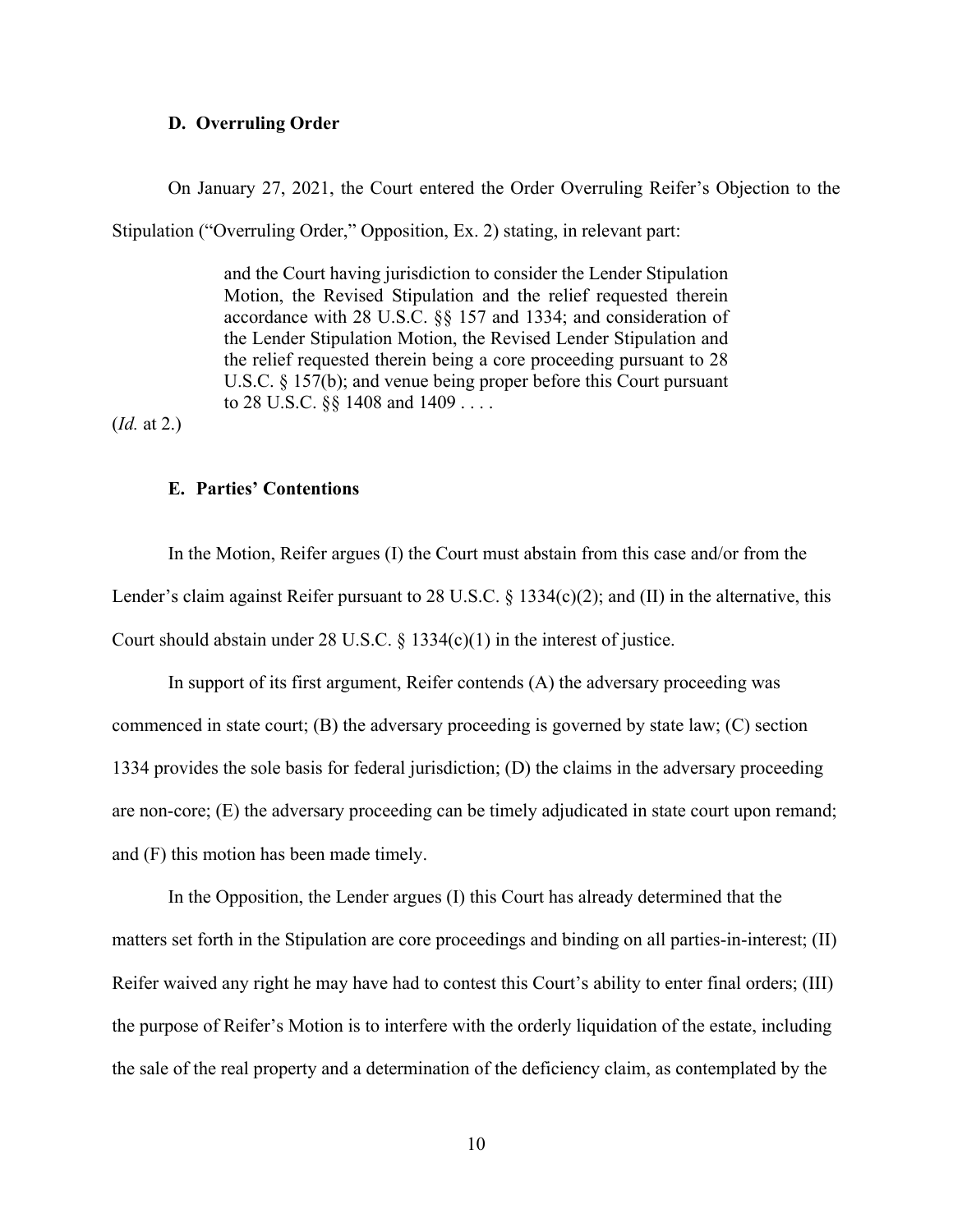Stipulation; (IV) the foreclosure proceeding and the claims asserted therein are interrelated core matters; and (V) Reifer fails to satisfy the elements for either mandatory or discretionary abstention.

In the Reply, Reifer argues (I) the Motion does not collaterally attack any aspect of the Stipulation; (II) Reifer did not waive the right to make the Motion; (III) abstention and remand will not interfere with the sale process; (IV) the adversary proceeding as a whole and the Guaranty Claim against Reifer in particular are not core proceedings; (V) in the alternative, Reifer did not waive the right to bring the Motion; (VI) mandatory abstention applies; and (VII) in the alternative, this Court should abstain in the interest of justice. Reifer also clarifies that he is simply seeking to remand the Guaranty Claim against Reifer rather than the entire proceeding against the Debtor, as suggested by the Lender. Thus, the following discussion focuses on the Lender's Guaranty Claim against Reifer.

### **II. DISCUSSION**

Section 1334(c)(2) governs mandatory abstention, and the principles of mandatory abstention apply to a removed action. *Mt. McKinley Ins. Co. v. Corning Inc.*, 399 F.3d 436, 446– 47 (2d Cir. 2005). The Court must abstain if (1) the motion to abstain was timely; (2) the action is based on a state law claim; (3) the action is "related to" but not "arising in" a bankruptcy case or "arising under" the Bankruptcy Code; (4) section 1334 provides the sole basis for federal jurisdiction;  $(5)$  an action is commenced in state court; and  $(6)$  that action can be "timely" adjudicated" in state court. *N.Y. City Emps.' Ret. Sys. v. Ebbers (In re WorldCom, Inc. Secs. Litig.)*, 293 B.R. 308, 331 (S.D.N.Y. 2003), *aff'd sub nom. Cal. Pub. Emps.' Ret. Sys. v. WorldCom, Inc.*, 368 F.3d 86 (2d Cir. 2004), *cert. denied*, 543 U.S. 1080 (2005); *Renaissance*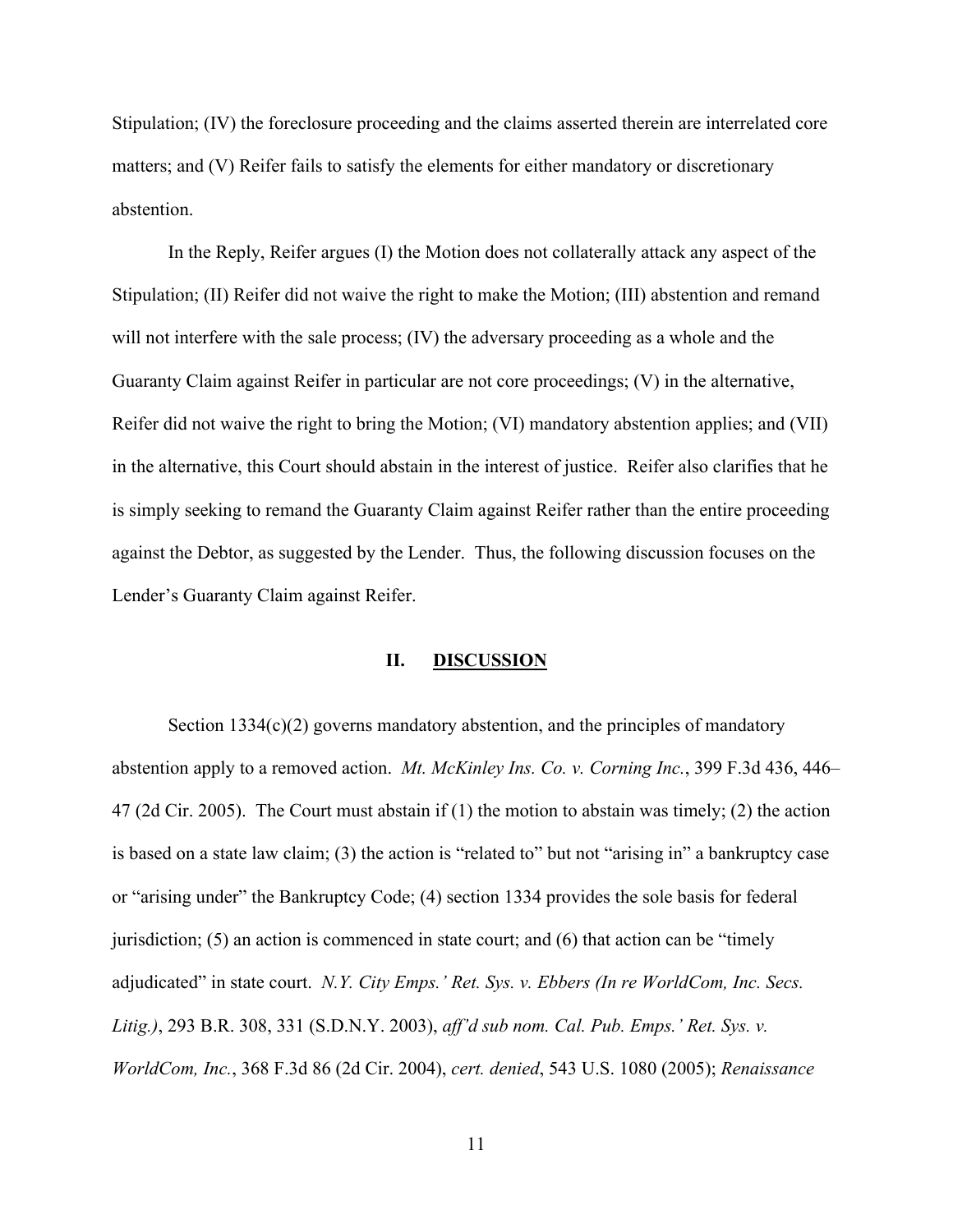*Cosmetics, Inc. v. Dev. Specialists Inc.*, 277 B.R. 5, 12 (S.D.N.Y. 2002); *In re Dreier*, 438 B.R. 449, 457 (Bankr. S.D.N.Y. 2010).

When a party moves for abstention pursuant to 28 U.S.C.  $\S$  1334(c)(2), the party arguing in favor of the Court's retention of jurisdiction bears the burden of showing that mandatory abstention is not warranted. *Core Litig. Tr. v. Apollo Global Mgmt., LLC (In re AOG Ent., Inc.)*, 569 B.R. 563, 573 (Bankr. S.D.N.Y 2017); *Fried v. Lehman Bros. Real Estate Assocs.*, 496 B.R. 706, 711 (S.D.N.Y. 2013); *N.Y. Com. Bank v. Pullo*, 2013 WL 494050, at \*4 (Bankr. S.D.N.Y. Feb. 7, 2013). There is no dispute that the Guaranty Claim is based on a state law claim, that the action was commenced in state court, and that section 1334 supplies the sole basis for federal jurisdiction. The issues in dispute are whether the Motion was timely made, whether the Court's jurisdiction is core or non-core, and whether the action can be timely adjudicated in the New York Supreme Court.

## **A. Timeliness of the Motion**

 The Lender contends that Reifer failed to timely file a motion to remand the foreclosure proceeding within 30 days after the filing of the Notice of Removal as required by 28 U.S.C. § 1447(c). The Code does not define what makes a motion "timely" within the meaning of 28 U.S.C. § 1334(c)(2). Contrary to the Lender's argument, in *In re Adelphia Communications Corp. Securities & Derivative Litigation*, the court held that a motion for mandatory abstention could be brought more than 30 days after a case was removed to federal court notwithstanding 28 U.S.C. § 1447(c), because that provision only controlled the time limit for defects in removal procedure. 2005 WL 1404796 (S.D.N.Y. June 14, 2005).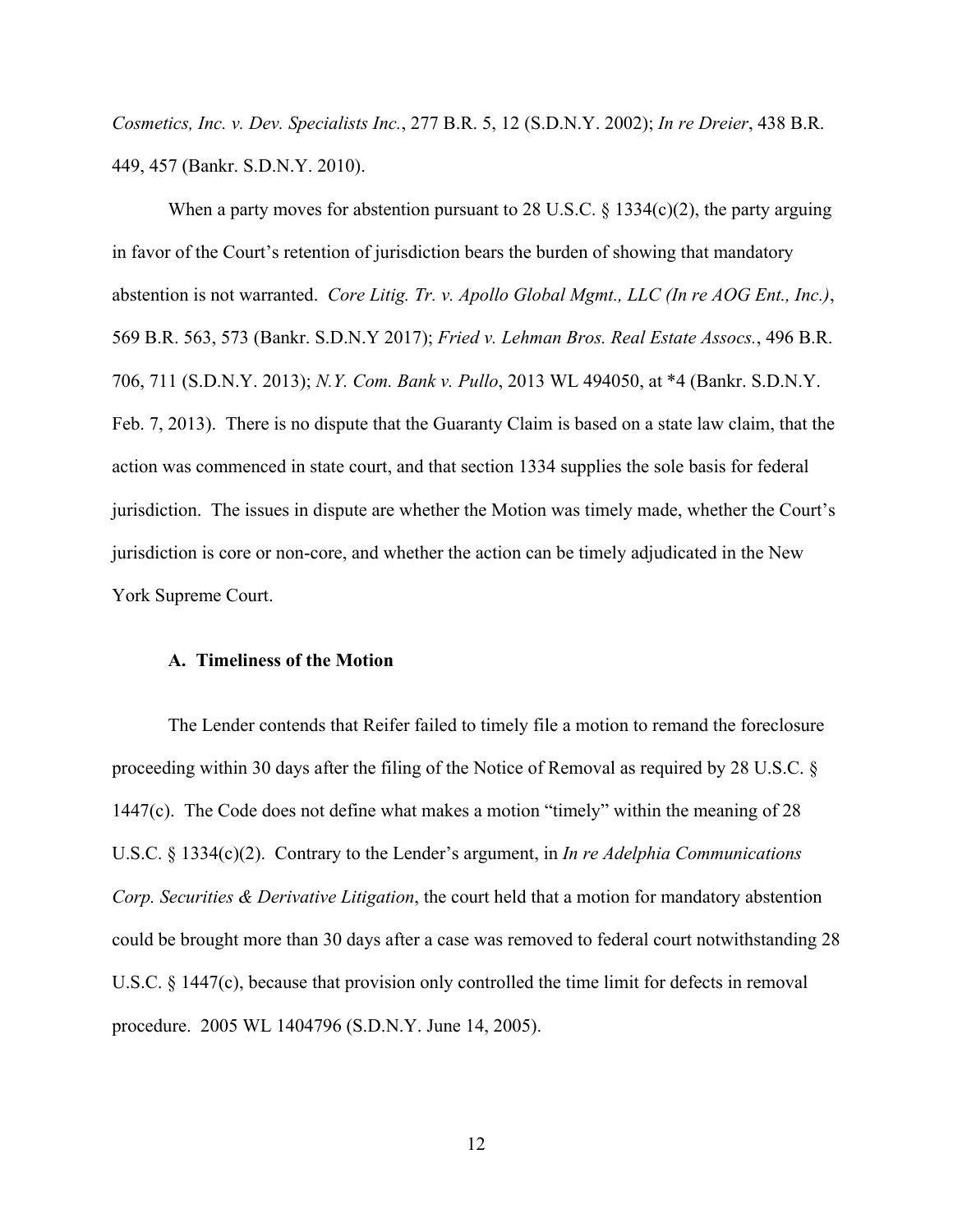The legislative history indicates that to be "timely," a motion to abstain must be filed with the initial pleading of a party. *Personette v. Kennedy* (*In re Midgard Corp.*), 204 B.R. 764, 776 n.14 (B.A.P. 10th Cir. 1997) (citing 130 Cong. Rec. S 6,084 (daily ed. May 21, 1984)). Still, it has been held that the timeliness of an abstention motion must be determined under a case-bycase approach. *In re Dreier*, 438 B.R. at 457. The following factors are considered in determining whether the motion was timely:

> (1) whether the movant "moves as soon as possible after he or she should have learned the grounds for such a motion," (2) whether the moving party has already invoked the substantive process of the federal court on a matter going to the merits of the complaint, and in particular, moved for abstention only after receiving an unfavorable outcome, and (3) "whether the granting of the motion would prejudice or delay the rights of others."

*Joremi Enters., Inc. v. Hershkowitz* (*In re New 118th LLC)*, 396 B.R. 885, 893 (Bankr. S.D.N.Y. 2008) ("*New 118th*") (internal citations omitted); *In re Dreier*, 438 B.R. at 457.

 As to the first factor, the Lender argues that instead of promptly moving for remand after he learned of the Notice of Removal, Reifer purposefully waited more than two months after the conclusion of the November 30 Hearing to first file his Remand Motion on February 2, 2021, and he did so only after this Court considered and approved the Stipulation and after this Court issued its Overruling Order denying Reifer's Objection to the Trustee's 9019 Motion "in its entirety." (Opposition, Ex. 2.) As to the second factor, the Lender argues that Reifer interposed substantive objections to the Court's approval of the Stipulation that went to the merits of the Complaint. As to the third factor, the Lender argues that the untimely removal of the adversary proceeding, in whole or in part, would prejudice the rights of the Trustee and the Lender and undermine the integrity of the Stipulation.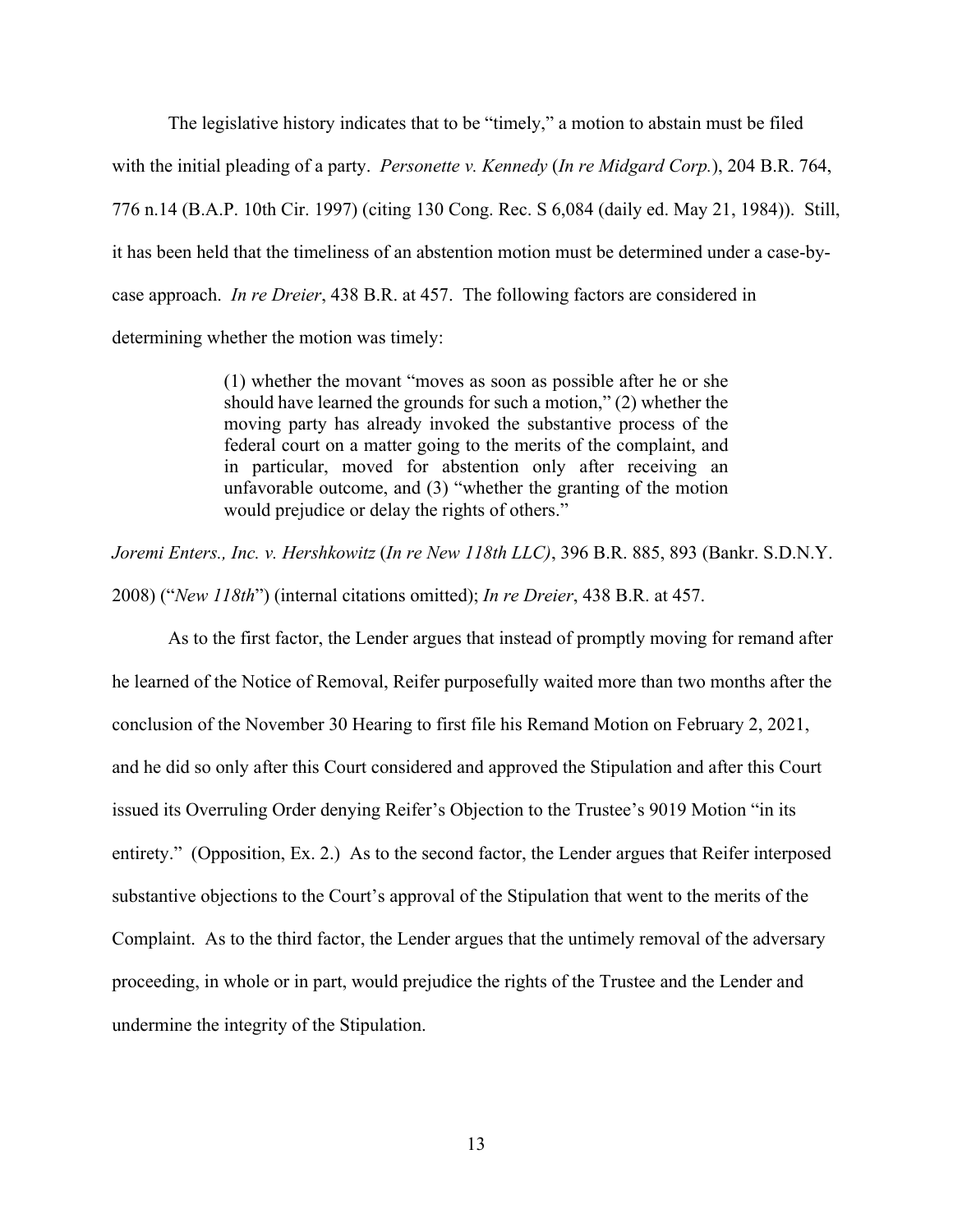The facts of this case closely resemble the facts in *New 118th*, 396 B.R. 885. There, the court found that the motion to remand based on mandatory abstention was made in a timely fashion, despite more than an eight-month interval between removal of the lawsuit and the defendant's motion. *Id.* at 893–894; *see also Robinson v. Mich. Consol. Gas Co.*, 918 F.2d 579, 584 (6th Cir. 1990) (finding the motion was timely more than eight months after removal); *Gonzales Constr. Co. v. Fulfer (In re Fulfer)*, 159 B.R. 921, 923 (Bankr. D. Idaho 1993) (finding the motion was timely more than four months after removal). The court rejected the defendant's argument that timeliness should be judged from the filing of the amended complaint, which dropped all claims other than those subject to abstention. The court found that the amended complaint did not change the fact that the defendant knew about the grounds for mandatory abstention at the time of removal. The court concluded that this factor weighed against the defendant. Similarly, here, Reifer should have known about the grounds for mandatory abstention at the time of removal. The result of the Stipulation effectively dropping other claims not subject to abstention did not change the time at which Reifer should have known of the grounds for mandatory abstention. Accordingly, the Court finds that the first factor weighs against Reifer.

 Although the first factor in *New 118th* weighed against timeliness, the court decided that the motion was still timely based on the other two factors. 396 B.R. at 894. Specifically, the court relied on the fact that the defendant did not move earlier because the parties were discussing a settlement that would have made the motion to remand unnecessary. The defendant had filed the motion within one week of the defendant learning that no settlement would materialize. The court found that the defendant had never invoked the substantive process of the bankruptcy court and the other party would not be prejudiced.

14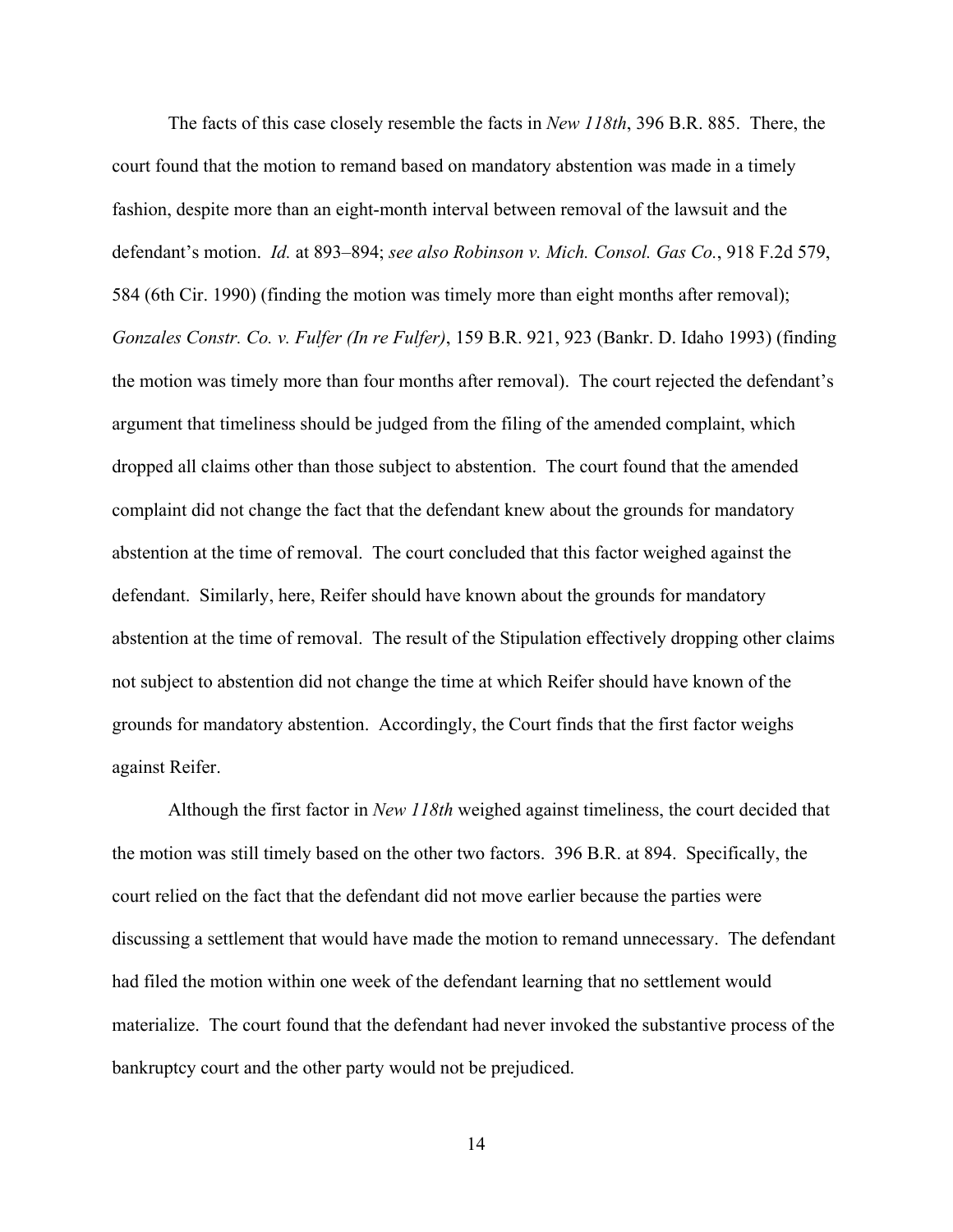Here, Reifer did not file any pleadings in the adversary proceeding before the Motion was filed. While Reifer's Objection in the main proceeding may have touched upon the merits of the Complaint, it does not constitute an invocation of substantive process in the adversary proceeding. It is undisputed that the Lender, the Debtor and Reifer were engaged in negotiations to resolve the Deficiency Claim and put the issue of whether Reifer would owe an obligation as the Guarantor on hold.<sup>3</sup> Reifer's Objection also explicitly reserved the right to file the Motion. The Motion was filed less than three months after removal and within two weeks from the date the Stipulation was "So-Ordered," which resolved the foreclosure claim and claims involving the City in the adversary proceeding. No further proceedings have occurred in the adversary proceeding following the Court's entry of the Stipulation.

 Abstention from deciding the Guaranty Claim would not prejudice or delay the rights of other parties. Declining to abstain in these circumstances would discourage parties from engaging in the settlement process to resolve disputes in an efficient manner. *See Austin v. Pa. Dep't of Corr.*, 876 F. Supp. 1437, 1455 (E.D. Pa. 1995) ("In traditional, two-party litigation there is a general policy in favor of encouraging settlements because such a resolution conserves judicial resources and minimizes litigation expenses."); *Airline Stewards and Stewardesses Ass'n, Loc. 550 v. Trans World Airlines, Inc.*, 630 F.2d 1164, 1166 (7th Cir. 1980), *aff'd sub nom. Zipes v. Trans World Airlines, Inc.*, 455 U.S. 385 (1982) ("Federal courts look with great favor upon the voluntary resolution of litigation through settlement."). Additionally, by waiting

<sup>3</sup> At the November 30 Hearing, the Lender's counsel opined that he believed it "would be appropriate" for the Adversary Proceeding to "effectively be on hold for probably about three months. Let the trustee come in, sell the property, and we'll see what the value of is [sic]. Maybe there's no deficiency and this action goes away." (Transcript of Nov. 30th Hearing, ECF Doc. #11-5 at 61.) In response to Mr. Paioff's (Reifer's attorney) statements that he would file a motion to remand, the Court stated that it would not prevent Reifer from filing such motion, that it would "extend the time for any defendants to respond to the Complaint pending further order of the Court," and that "no one should feel they have an immediate deadline to file a further response to the complaint now that the case has been removed to this Court." (Opposition, Ex. 5 at 65:5–13; 67:5–11.)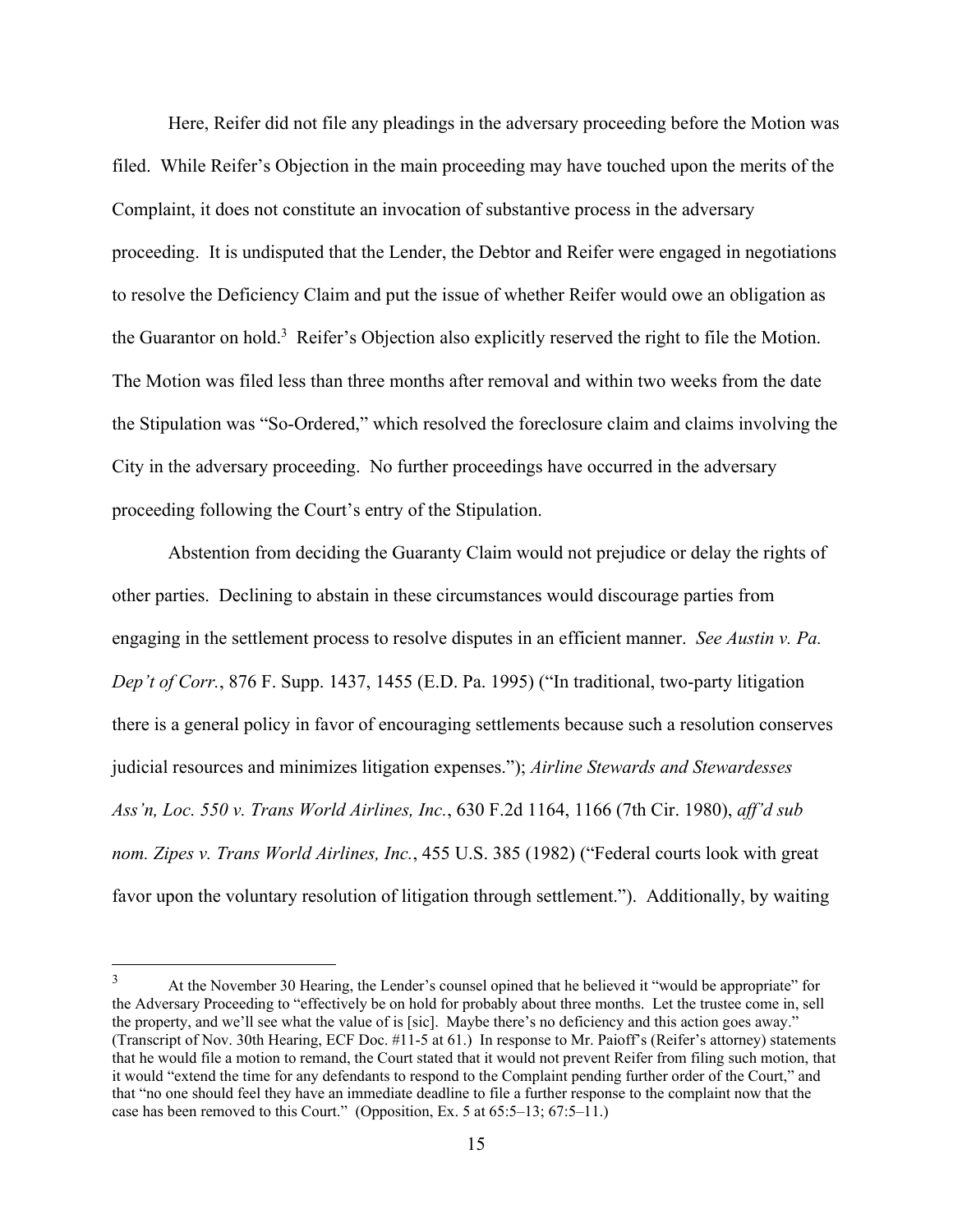to file the abstention Motion until the Stipulation was entered, the abstention analysis was clarified to address the simplified adversary proceeding. Accordingly, the second and third factors support finding that the Motion was timely filed. Under these circumstances, the Court **FINDS** the Motion was timely filed.

### **B. Jurisdiction**

The next issue is whether this Court's jurisdiction over the Guaranty Claim is core or non-core. Bankruptcy cases and civil proceedings "arising in" and "arising under" title 11 are "core" proceedings, while civil proceedings "related to" cases under title 11 are denominated "non-core." *In re Millennium Lab Holdings II, LLC*, 543 B.R. 703, 709 (Bankr. D. Del. 2016). A claim arises under title 11 when it involves "'substantive rights created by federal bankruptcy law'" and arises in title 11 when it "'would have no existence outside of the bankruptcy.'" *Scott v. AIG Prop. Cas. Co.*, 2017 WL 1380607, at \*3 (S.D.N.Y. Apr. 17, 2017) (quoting *Kirschenbaum v. U.S. Dep't of Labor (In re Robert Plan Corp.)*, 777 F.3d 594, 596–97 (2d Cir. 2015) ("*Robert Plan*"). In other words, claims that are core "rest on provisions of the Bankruptcy Code or require construction of the Bankruptcy Code for their determination." *Ames Dep't Stores, Inc. v. Lumbermens Mut. Cas. Co. (In re Ames Dep't Stores, Inc.)*, 542 B.R. 121, 135 (Bankr. S.D.N.Y. 2015). Conversely, a claim is only related to cases under title 11 if it "does not depend on bankruptcy laws for its existence and . . . could proceed in a court that lacks federal bankruptcy jurisdiction." *Dewitt Rehab. & Nursing Ctr., Inc. v. Columbia Cas. Co.*, 464 B.R. 587, 591 (S.D.N.Y. 2012)). "Claims for pre-petition contract damages are generally noncore." *Scott*, 2017 WL 1380607, at \*3 (citing *In re Orion Pictures Corp.*, 4 F.3d 1095, 1102 (2d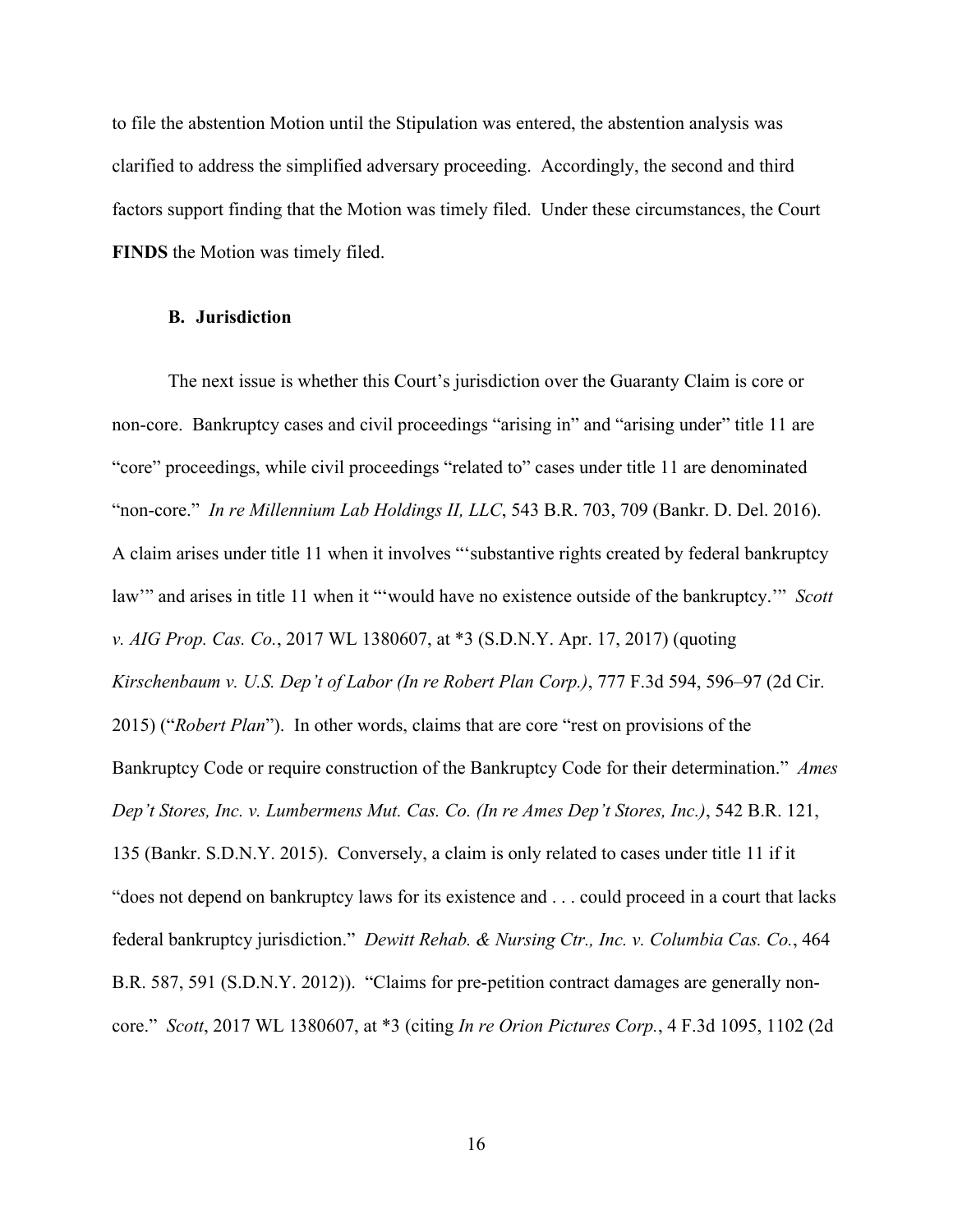Cir. 1993) ("It is clear that to the extent that the claim is for pre-petition contract damages, it is non-core.")).

The Lender alleges that pursuant to the express provisions in the Limited Guaranties, Reifer's personal guaranty of the Debtor's obligations and liabilities under the Loan Documents was triggered automatically as a result of, among other things, the Debtor's bankruptcy filing. According to the Lender, because the Lender's claims under all of the Loan Documents have been finally determined by a final order of this Court and liquidated in the amount of the Allowed Claim as specified in the Stipulation, Reifer is now personally liable to the Lender for any deficiency to the extent that the Sale Proceeds of the Real Property are insufficient to pay Lender's Allowed Claim in full. (*See* Stipulation § 16.)

Contrary to the Lender's arguments, whether the Lender has met its burden of showing the sum is due and payable has not been determined under the Stipulation. The Stipulation was signed by the Trustee and the Lender and does not finally determine the Guarantor's obligation. Section 3(b) of the Stipulation fixes the Lender's Allowed Claim under the Loan Documents at \$11,000,000. (*Id.* § 3(b).) Section 3(c) restricts the Debtor, the Debtor's estate and Trustee from asserting "any claim, counterclaim, setoff or defense of any kind, nature, or description which would in any way affect the validity, amount, enforceability, and non-avoidability of any part of the Allowed Claim." (*Id.* § 3(c).) As for the Guarantor, section 3(c) provides that "[n]othing in this Stipulation shall in any way whatsoever limit or reduce any obligations of the Guarantor concerning or with respect to the Loan Documents or the Lender's Allowed Claim, including without limitation, for any interest accruing under the Loan Documents after the Petition Date." (*Id.*) While section 3(c) limits the scope of the Stipulation, it does not define what obligations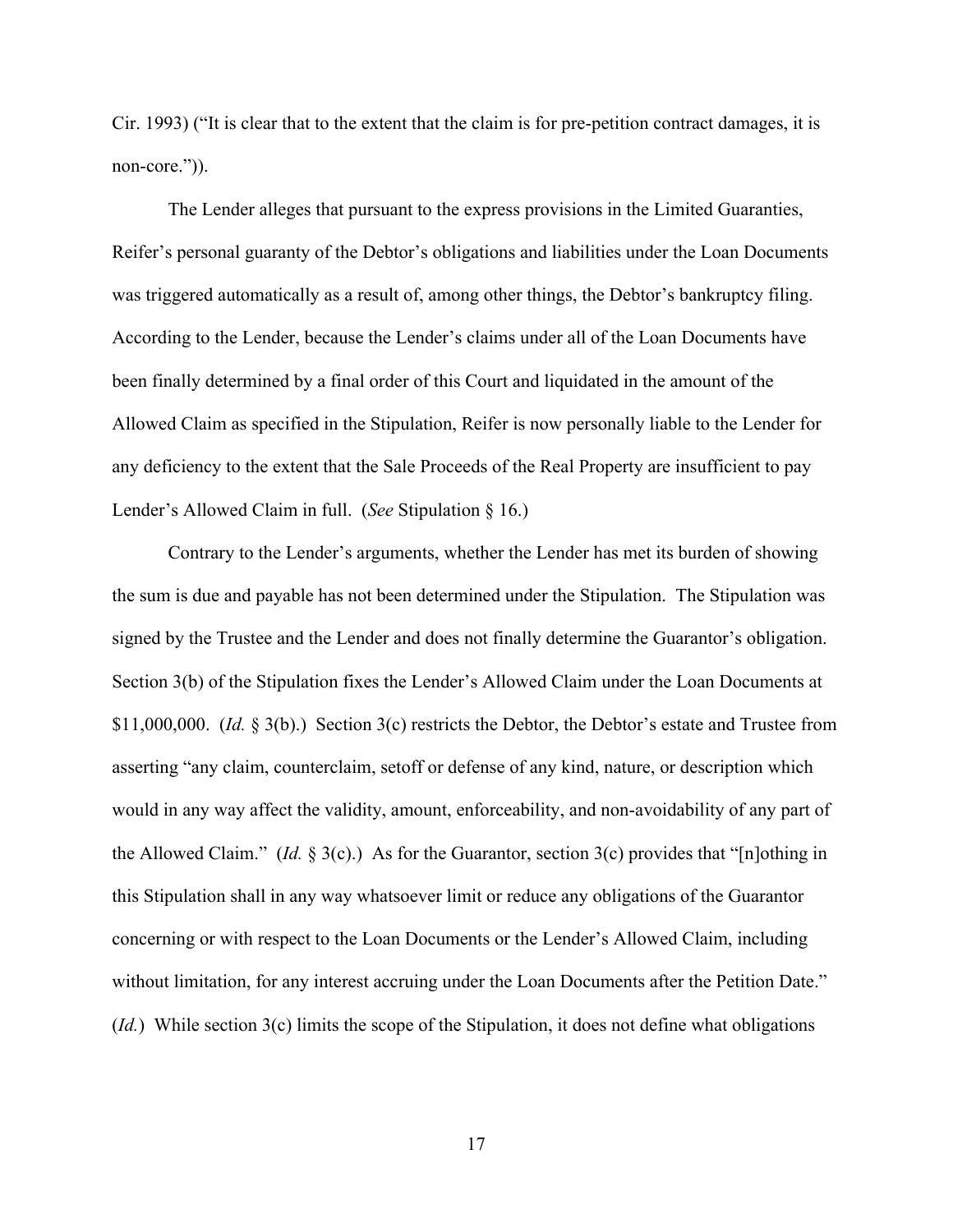the Guarantor in fact owes.<sup>4</sup> Indeed, section  $3(c)$  provides that "the Lender expressly reserves any and all rights to pursue any claims against third parties, including without limitation any guarantor of the Loans." (*Id.*) While section 16(b) of the Stipulation sets forth the calculation of Deficiency Claim, Reifer does not seek to have the Deficiency Claim severed or remanded and admits the Deficiency Claim is an allowed claim against the Debtor. (Reply ¶ 8.) Reifer only seeks to have the Guaranty Claim against himself remanded. (*Id.*) The Guaranty Claim is governed by New York law and no aspect of the Guaranty Claim arises under the Bankruptcy Code or under any order of this Court. (Motion  $\P$  20, 21.) It is very clear that this contractual claim between two non-debtor parties is non-core. *See Cedar Park Healthcare, LLC v. Harden Healthcare, LLC (In re Senior Care Centers, LLC)*, 611 B.R. 791, 800 (Bankr. N.D. Tex. 2019) ("Here, the claim is for a breach of guaranty by one non-debtor against another non-debtor. There is little doubt that these claims are non-core.").

Next, the Lender argues that Reifer expressly waived all defenses of any kind in section 1.11 of the Limited Guaranties and therefore has no legal basis to challenge either his liability or amount owed to Lender under the Limited Guaranties. Reifer contends that although he may not assert affirmative defenses, the claims have not been finally determined. This Court finds Reifer's argument persuasive. A creditor suing on a guaranty must still prove a *prima facie* case. *Hotel 71 Mezz Lender v. Mitchell*, 63 A.D.3d 447, 448 (1st Dep't 2009). "'A guaranty . . . is a contract of secondary liability . . . [A] guarantor will be required to make payment only when the primary obligor has first defaulted.'" *Terwilliger v. Terwilliger*, 206 F.3d 240, 246 (2d Cir. 2000) (quoting *Weissman v. Sinorm Deli, Inc.*, 88 N.Y.2d 437, 646 (1996)). A creditor can make

<sup>4</sup> The \$11,000,000 stipulated amount represents a compromise between the Trustee and the Lender—the Lender contended that because of the accrual of default interest, the figure should have been higher. In determining the amount of the Guaranty Claim, neither the Lender nor Reifer are bound by the stipulated amount in determining the deficiency.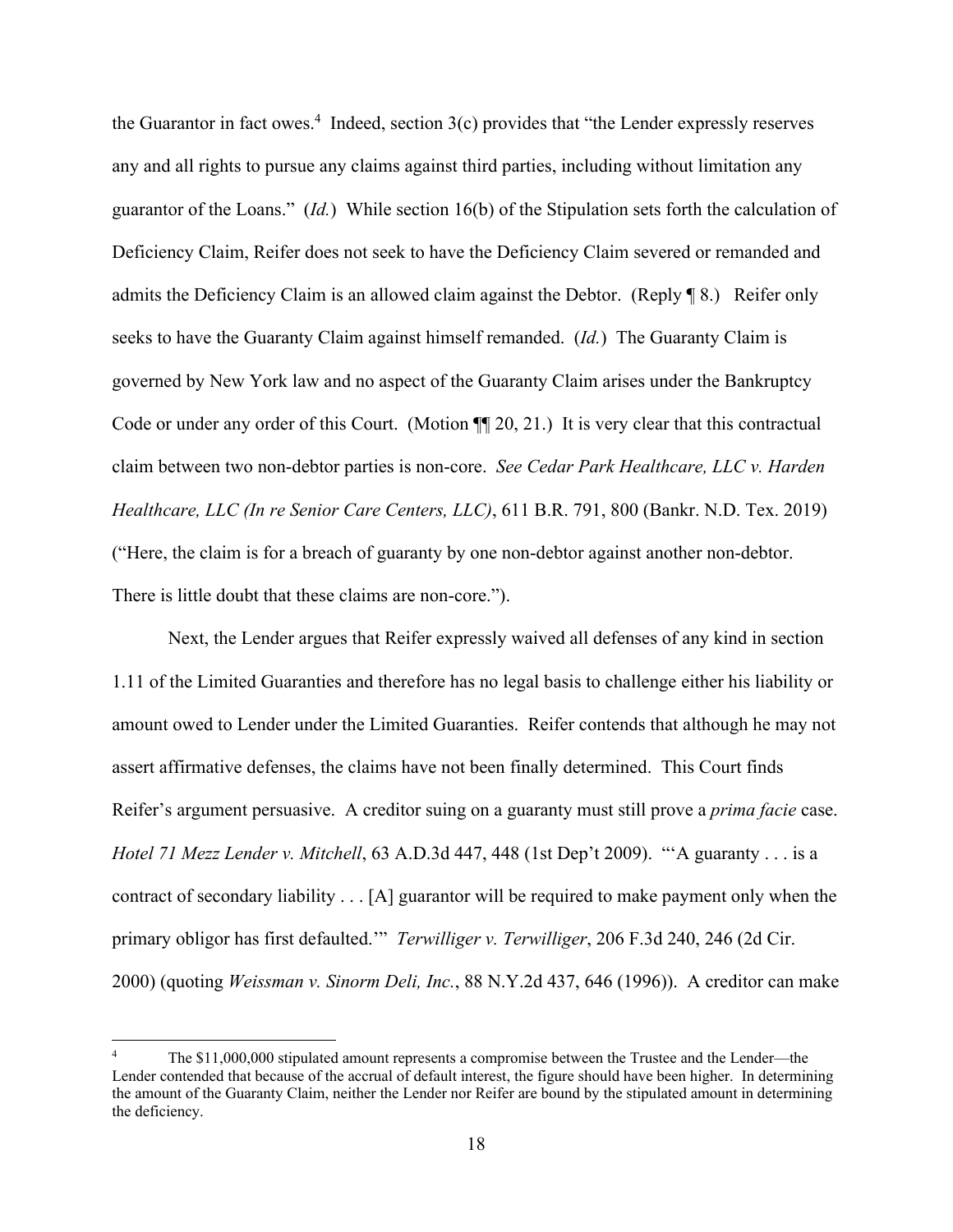a *prima facie* case by "producing the mortgage documents and undisputed evidence of default." *Fortress Credit Corp. v. Hudson Yards, LLC*, 78 A.D.3d 577, 577 (1st Dep't 2010). If evidence is disputed, a trial is necessary. *Sterling Nat. Bank v. Biaggi*, 47 A.D.3d 436, 437 (1st Dep't 2008).Simply stated, the Lender must prove not just the amount of any Deficiency Claim, but that such sum is "due and payable" under the terms of the Limited Guaranties.

The Lender next argues that the Court should retain jurisdiction over the entire proceeding because the Stipulation provides for the Trustee to share in recoveries from the Lender's Deficiency Claim and the Trustee's avoidance claims against Reifer, all for the benefit of the Debtor's estate. Although section 18 of the Stipulation provides this sharing arrangement between the Trustee and the Lender, this does not confer core jurisdiction. The mere possibility that litigation against Reifer may ultimately provide some benefit to the estate does not justify retention of jurisdiction. *In re Fairfield Sentry Ltd. Litig.*, 458 B.R. 665, 683 (S.D.N.Y. 2011) ("Moreover, even though Plaintiffs' claims, if successful, would inure to the benefit of the Funds' foreign estates, the mere fact that recovery would benefit the foreign estate is not sufficient to confer core jurisdiction under these sections, contrary to Plaintiffs' assertions.").<sup>5</sup>

The Overruling Order also does not make any finding that the underlying adversary proceeding or the Guaranty Claim are core matters. Rather, the Overruling Order finds that the 9019 Motion is clearly a core proceeding, as it clearly "would have no existence outside of the bankruptcy." *See Robert Plan*, 777 F.3d at 596–97.

<sup>5</sup> The Trustee's counsel acknowledged during the Hearing that the estate's financial interest in sharing any recovery from Reifer does not convert the non-core Guaranty Claim into a core proceeding.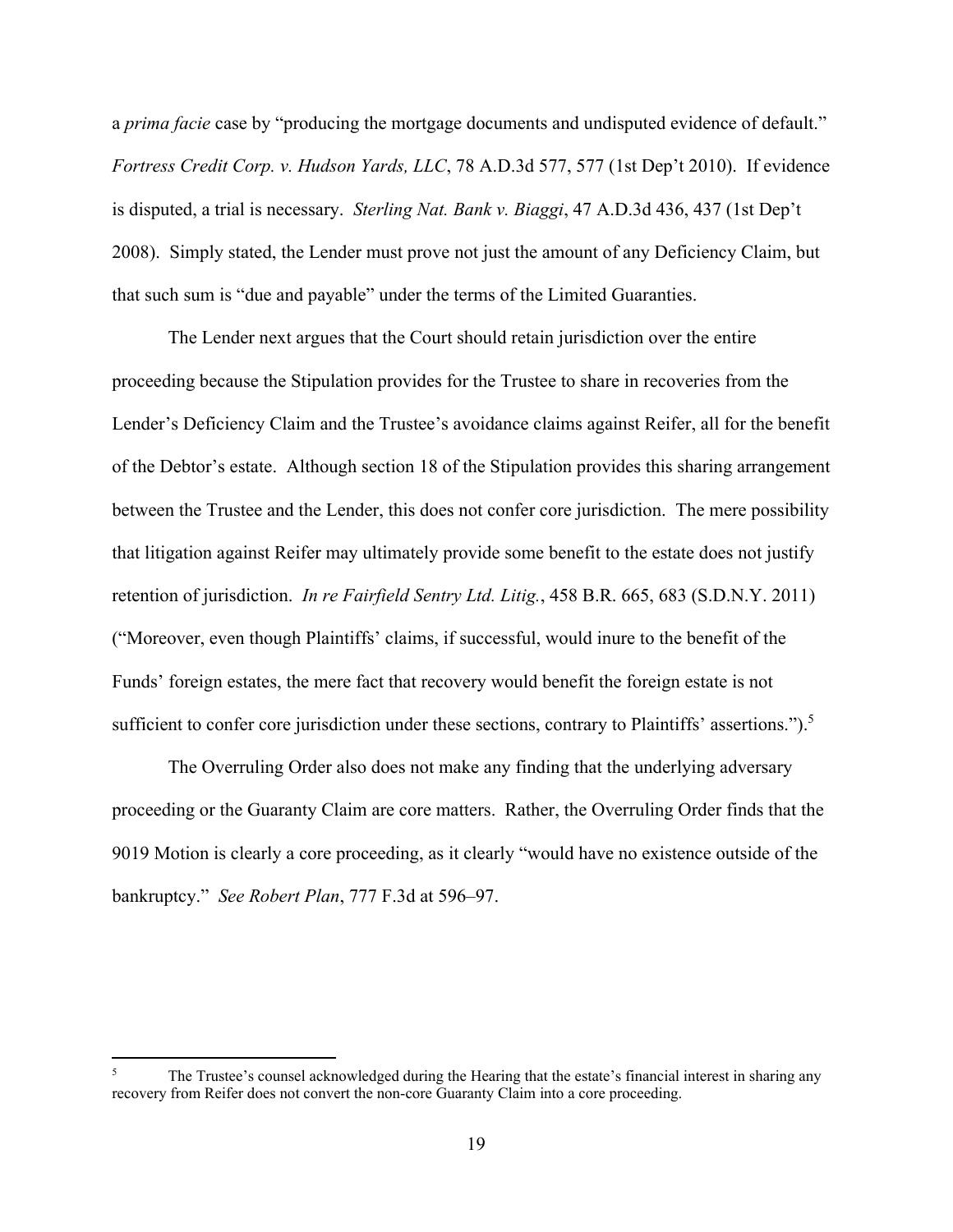Accordingly, the Guaranty Claim is a noncore contractual claim and will be best determined by the New York Supreme Court.<sup>6</sup>

## **C. Timely Adjudication**

"There is no clear consensus as to what constitutes 'timely adjudication.'" *Marine* 

*Midland Bank v. Zurich Ins. Co. (In re Olympia & York Maiden Lane Co. LLC)*, 1999 WL

58581, at \*7 (Bankr. S.D.N.Y. Jan 25, 1999); *accord Vornado Realty Tr. v. Stop & Shop* 

*Supermarket Cos., Inc. (In re Bradlees, Inc.)*, 2005 WL 106794, at \*7 (S.D.N.Y. Jan. 19, 2005).

Courts have analyzed the following four factors in evaluating timely adjudication:

(1) the backlog of the state court's calendar relative to the federal court's calendar; (2) the complexity of the issues presented and the respective expertise of each forum; (3) the status of the title 11 bankruptcy proceeding to which the state law claims are related; and (4) whether the state court proceeding would prolong the administration or liquidation of the estate.

*Parmalat Cap. Fin. Ltd. v. Bank of Am. Corp.*, 639 F.3d 572, 580 (2d Cir. 2011); *accord* 

*Parmalat Cap. Fin. Ltd. v. Bank of Am. Corp.*, 671 F.3d 261, 266 (2d Cir. 2012).

Here, the Lender's argument again centers on the sale process. (Opposition  $\P$  61–72.)

According to the Lender, there is a backlog of the New York Supreme Court's calendar resulting

from the suspension of foreclosure auctions pursuant to various State Court Administrative

Orders made in response to the COVID-19 pandemic. But the sale process will continue in this

Court. Determining whether there is any deficiency must await the sale of the property.<sup>7</sup> Reifer

<sup>6</sup> The Lender's other arguments also fail in that they only address whether the Court should abstain from the foreclosure proceeding as opposed to the Guaranty Claim.

<sup>7</sup> Depending on the sale price, there may not be a deficiency. Under the Stipulation, this Court will determine the Deficiency Claim *against the Debtor*. The Stipulation does not provide that the Deficiency Claim so determined is enforceable against the Reifer under the Limited Guaranties. The language of the Limited Guaranties does not provide that the Guarantor will be liable for future settlements between the Lender and the Debtor (here acting through the Chapter 7 Trustee). The Lender included language in the Stipulation to preserve its right to seek